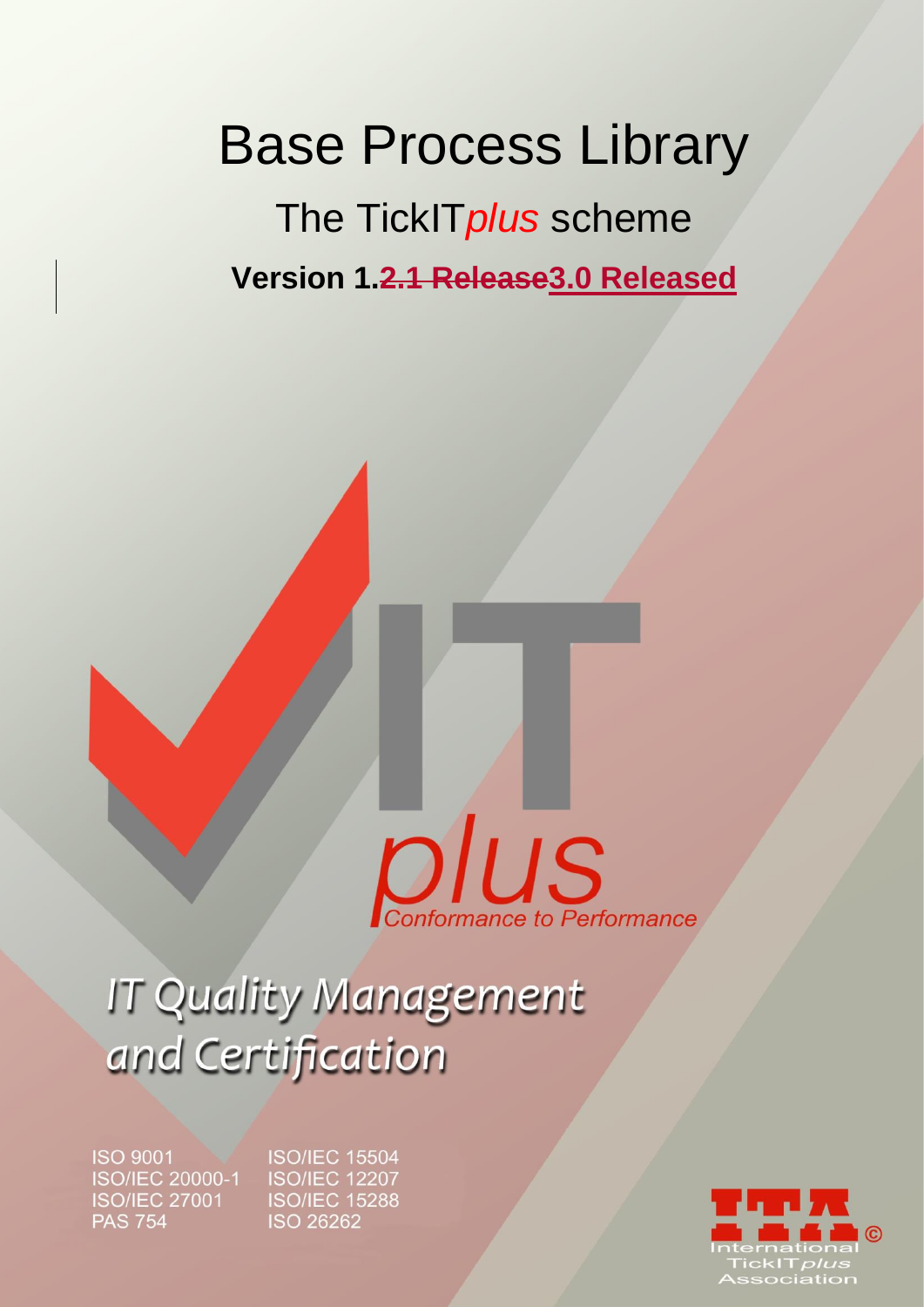#### © International TickIT*plus* Association 20182019

You are free to use this publication in the progress of developing an IT quality management system based on the principles of the TickIT*plus* scheme. You are not allowed to sell, distribute, copy, replicate or in any other means distribute this publication for commercial gain.

While every care has been taken in developing and compiling this publication, ITA accepts no liability for any loss or damage caused, arising directly or indirectly in connection with reliance on its contents except to the extent that such liability may not be excluded in law.

While every effort has been made to trace all copyright holders, anyone claiming copyright should contact the International TickIT*plus* Association.

ITA has no responsibility for the persistence or accuracy of URLs for external or third-party internet websites referred to in this publication, and does not guarantee that any content on such websites is, or will remain, accurate or appropriate.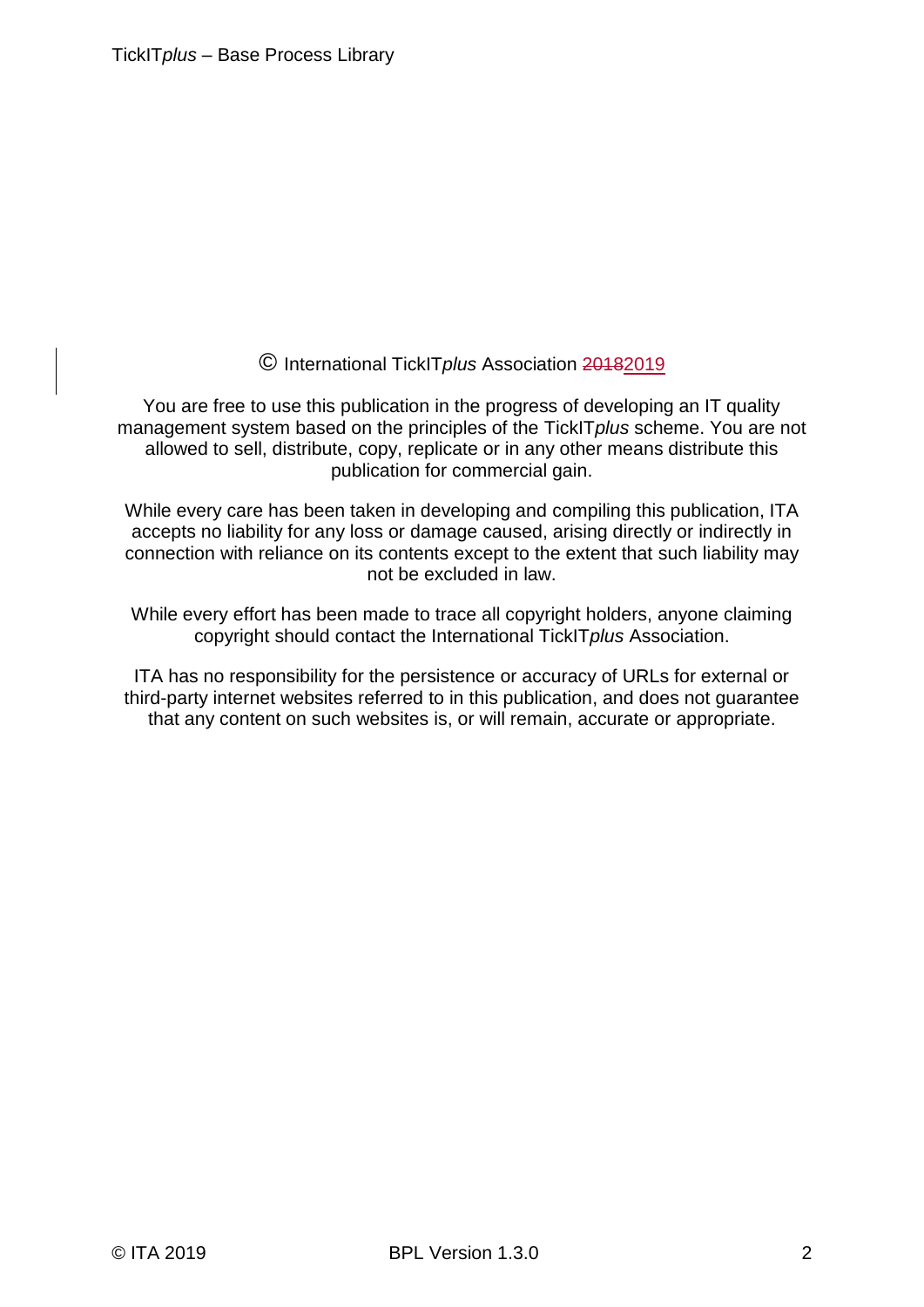## **Contents**

| <b>PREFACE</b> |                                      | 4              |
|----------------|--------------------------------------|----------------|
|                | <b>ACKNOWLEDGEMENTS</b>              | 6              |
|                | <b>ITA BPL WORKING GROUP MEMBERS</b> | 6              |
|                | <b>INTRODUCTION</b>                  | 7              |
| 1              | <b>OVERVIEW</b>                      | $\overline{7}$ |
| $\mathfrak z$  | <b>COVERAGE</b>                      | $\overline{7}$ |
| 3              | <b>SCOPE PROFILES</b>                | $\overline{7}$ |
| 4              | USE OF THE PROCESS DESCRIPTIONS      | 8              |
| 5              | <b>BPL APPLICABILITY</b>             | 11             |
|                | <b>TICKITPLUS PROCESSES</b>          | 13             |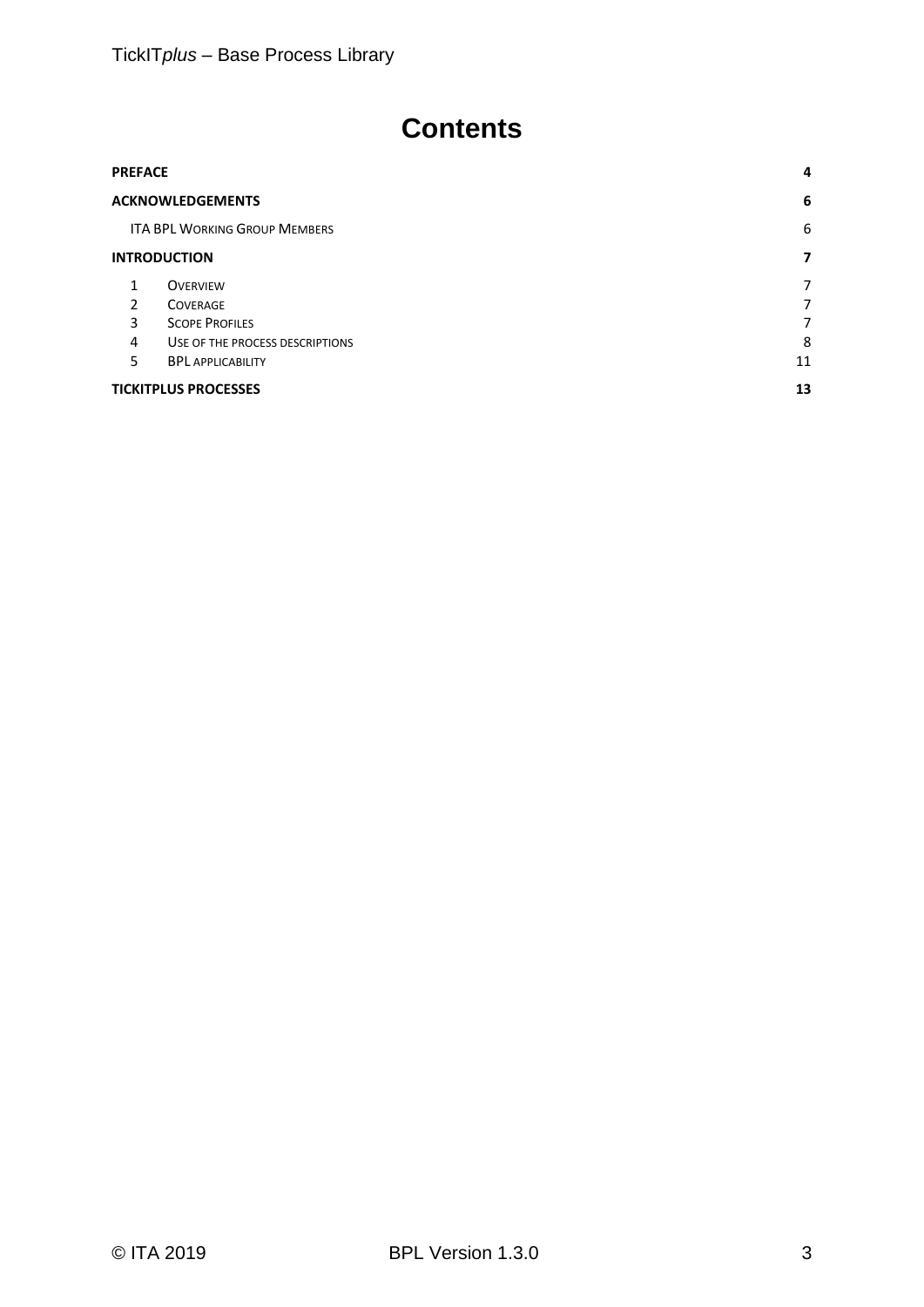### <span id="page-3-0"></span>Preface

TickITplus is today getting more and more popular all over the world. Not only in UK, but also in Sweden, US, Middle East and many other areas this certification scheme is succeeding. TickITplus is the most flexible, multi-level approach to IT quality and certification assessment on the market.

This release of the Base Process Library reflects againincorproate the very latest standards lastest version of ISO/IEC 20000-1:2018 and trends acrossfrom the industry. It achieves again our aim to provide a unifying framework to help users implement integrated management systems that are tailored to meet their business needs.

It now includes an additional mapping to last major reease of the BPL, also incldes ISO 26262 for automotiveautomative functional safety. We believe this will bring broader appeal to the TickITplus scheme and reflects, included in the multinational nature of the organizations who currently use it for their process improvement and certificaiton needsinterim BPL V1.2.1.

Work on the continues to evolve the Base Process Library mapping to internaltion stndards with candidates being considered such as ISO 15288 & ISO 12207 as formal mappings. These standard were used to fundermentally create the initial BPL, but it is becoming clear that a clear mapping to the latest version of these would be wlecomed. Other standards being considered include the more general safety standard ISO 61508, AS9115 for software in the aerospace sector and ISO ??? for medical device software.



Werner *Henschelchen Chairman of the ITA*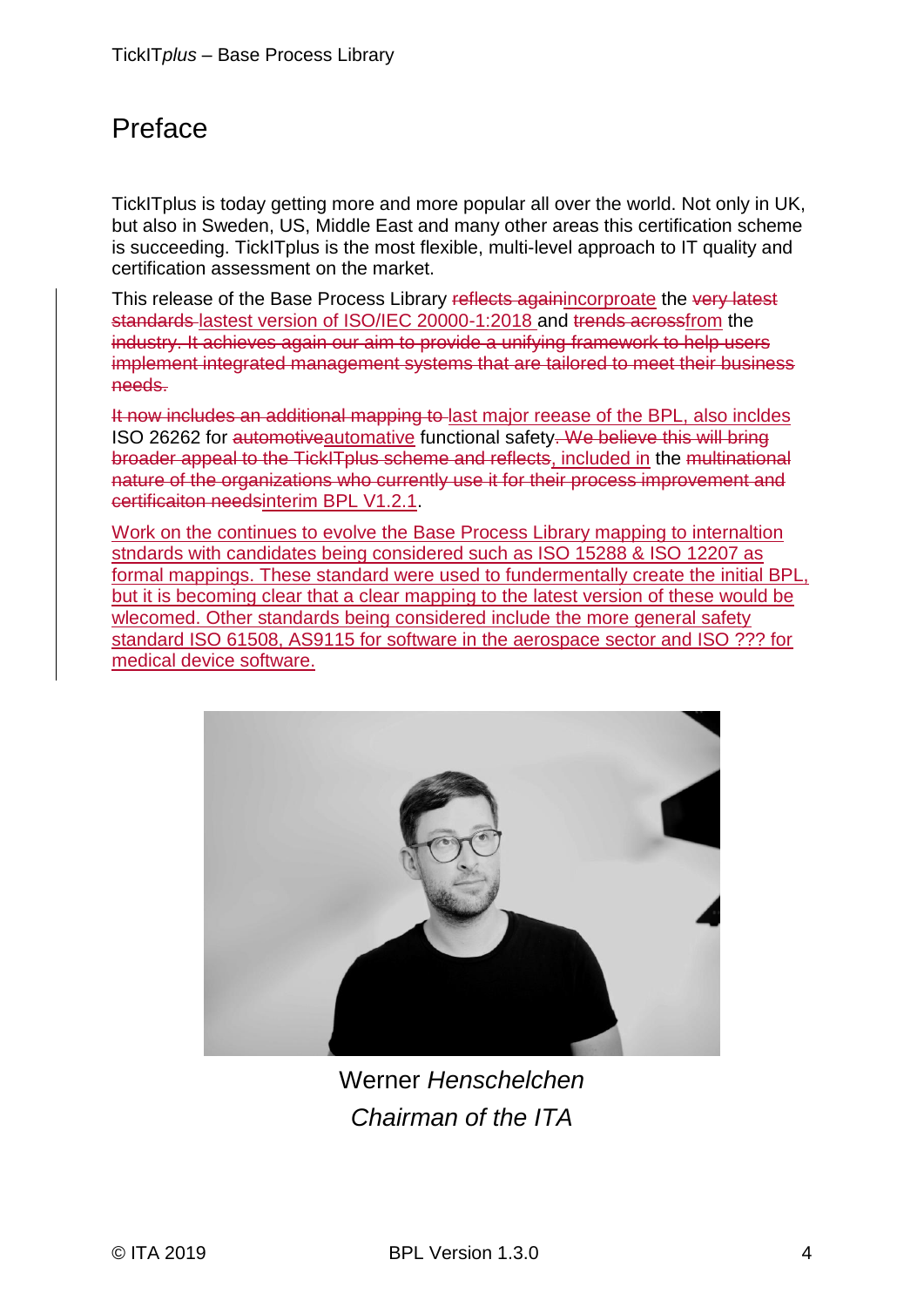TickIT*plus* – Base Process Library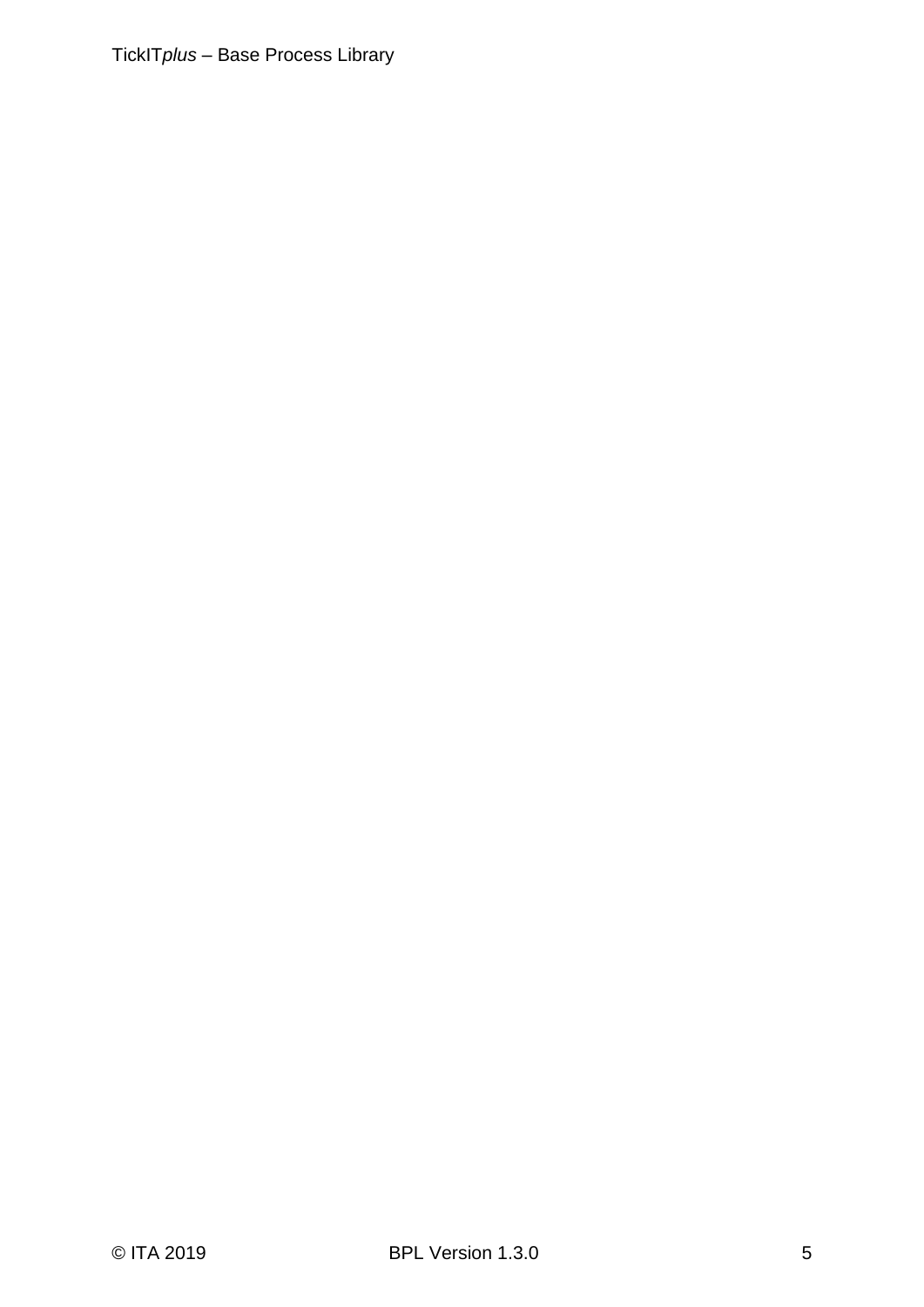### <span id="page-5-0"></span>Acknowledgements

#### <span id="page-5-1"></span>ITA BPL Working Group Members

Dave Wynn (Omniprove) Irene Dovey (NexorKaren Morrell (Independent) Gordon Lawless (Independent)

Reviewed by ITA

Special thanks to:

**BPL V1.3.0** Malcom Newman (505 Solutions) Bal Matu (BSI)

#### **BPL V1.2.1**

| <b>Sue Turner</b>   | (turner-solutions.co.uk) |
|---------------------|--------------------------|
| <b>Paul Breslin</b> | (DNVGL)                  |
| <b>Arthur Hill</b>  | (Independent)            |
| Karen Morrell       | (Independent)            |

#### **BPL V1.2.0**

| <b>Sue Turner</b>     | (turner-solutions.co.uk)     |
|-----------------------|------------------------------|
| <b>Peter Lawrence</b> | (CSC)                        |
| Roger Gamage          | (CPIS)                       |
| Rob Acker             | (LRQA)                       |
| John Slape            | (LRQA)                       |
| Paul Breslin          | (DNVGL)                      |
| <b>Bal Matu</b>       | (BSI and Develop Capability) |
| <b>Arthur Hill</b>    | (Independent)                |
|                       |                              |

#### **BPL V1.1.3**

| Phil Willoughby    | (LRQA)      |
|--------------------|-------------|
| Rose Jones         | (BSI)       |
| <b>Irene Dovey</b> | (Nexor)     |
| Sue Turner         | $(L-3 ASA)$ |

#### **BPL V1.1.2**

| John Davenport | (TCS)  |
|----------------|--------|
| Rob Acker      | (LRQA) |
| John Slape     | (LRQA) |
| Alan Calder    | (ITG)  |
| Sophie Erskine | (BSI)  |
|                |        |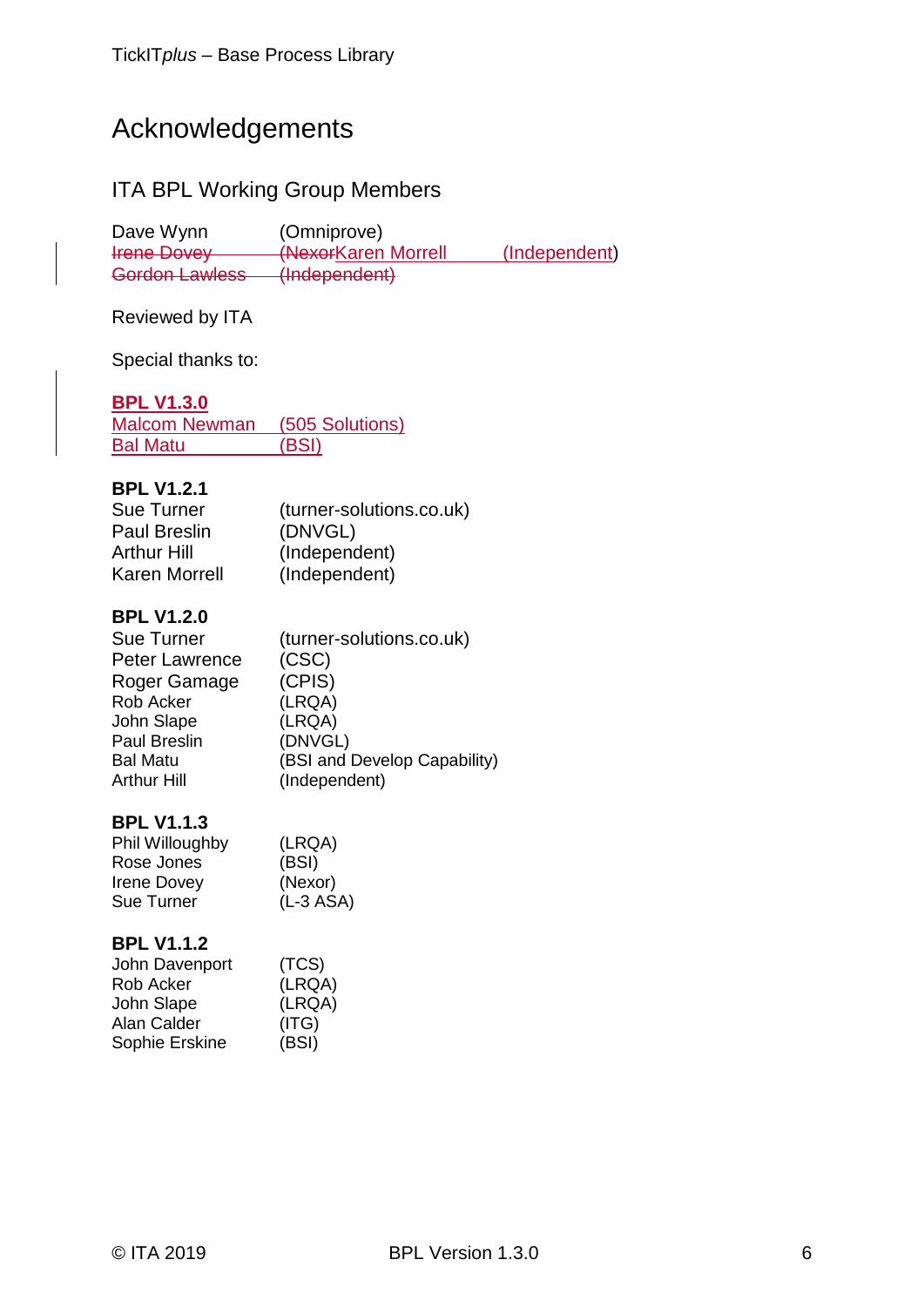### <span id="page-6-0"></span>Introduction

<span id="page-6-1"></span>1 Overview

This is the baseline document for the TickIT*plus* Base Process Library (BPL), and it is also part of the initial baseline documentation set for TickIT*plus*. It details:

- Scope Profile to process mapping.
- Processes.
- Mapping between requirement and reference standards and processes.

#### <span id="page-6-2"></span>2 Coverage

This version of the BPL provides coverage of ISO 9001:2015, ISO/IEC 20000- 1:2011, ISO/IEC 27001:2013, PAS 754 and, ISO 26262:2011 and ISO/IEC 20000-1:2018 for all 40 TickIT*plus* processes and the eight TickIT*plus* Scope Profiles:

- Information Management and Security.
- Service Management.
- Systems and Software Development and Support.
- Project and Programme Management.
- Corporate Strategy Planning and Management.
- Legal and Compliance.
- Product Validation, Quality and Measurement.
- IT Systems Engineering and Infrastructure.

#### <span id="page-6-3"></span>3 Scope Profiles

Table 1 shows the mapping of Scope Profiles to processes taken from the TickIT*plus Core Scheme Requirements*.

The Domain Engineering process is not selected under any Scope Profile and therefore is always a Type C process.

ISO 9001 is the core mandatory standard for the TickIT*plus* scheme and is required in all cases. Therefore, in order to gain certification under TickIT*plus* there must be an ISO 9001 scope statement and at least 1 associated Scope Profile selected. In order to include certification for the other standards a number of rules must be satisfied:

- To include ISO/IEC 20000-1:2011 & ISO/IEC 20000-1:2018 the Service Management Scope Profile must be selected.
- To include ISO/IEC 27001:2013 the Information Management and Security Scope Profile must be selected.
- To include PAS 754 or ISO 26262:2011 the Systems and Software Development and Support Scope Profile must be selected.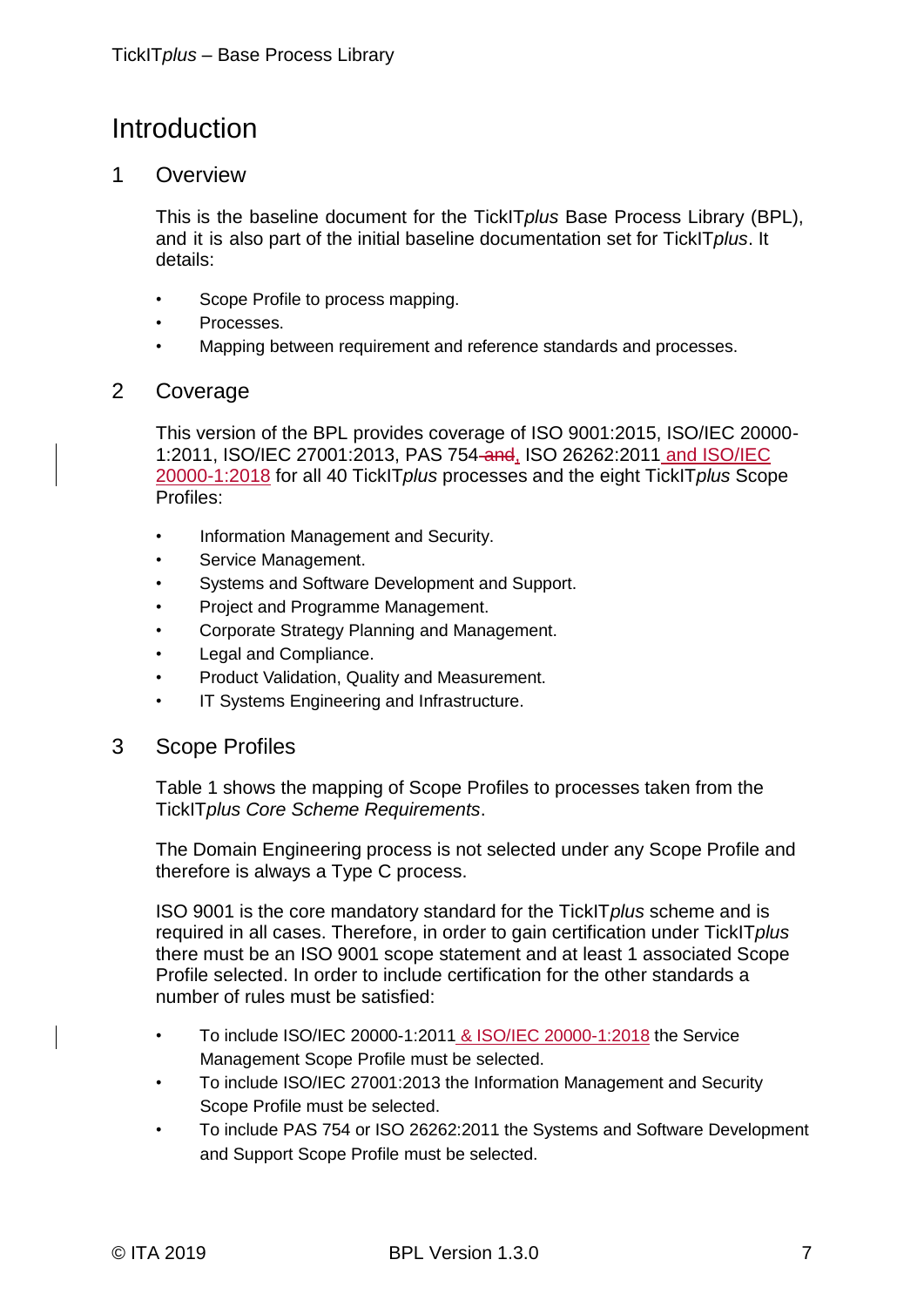These Scope Profiles can exist on their own and still achieve ISO 9001 and the other standards as long as the organization's ISO 9001 scope is in those areas, e.g. the Information Management and Security Scope Profile can exist on its own and achieve ISO/IEC 27001, so long as the organization provides information management and security services or products under its ISO 9001 scope.

#### <span id="page-7-0"></span>4 Use of the process descriptions

It is a requirement of the scheme that the Process Reference Model (PRM) and Process Assessment Model (PAM) are populated with the process contents as described in this document, according to the scope. Once created, both the PRM and PAM must be subject to version control and comply with the requirements of the current scheme baselines, as identified on the TickIT*plus* website, [www.tickitplus.org.](http://www.tickitplus.org/)

Detailed requirements for the make-up of the PRM and PAM are contained in the TickIT*plus Core Scheme Requirements* supported by the *Base Process Library Guidance*, which are part of the scheme documentation. However, in summary, for all processes in scope, all base practices and work products must be addressed by the PRM and PAM.

It should be noted that the BPL processes do not repeat the requirements of the referenced clauses of the mapped standards, and, consequently, in implementing an organizational PRM, the requirements of associated clauses in the mapped standards must be considered.

In some cases the work product names are enclosed in square brackets, i.e. []. These aim to illustrate where the input or output work product is an entity or aspect that is not normally considered a work product. For example, the [Commercial Environment] and [Operating Environment] entries represent the environment in which an organization operates, e.g. legal requirements, operating conditions based on culture, accepted practice and economics. Another example is [Identified Stakeholder] which represents groups of people involved in the process.

A change request form is available to cover all TickIT*plus* documentation and can be found on the official TickIT*plus* website.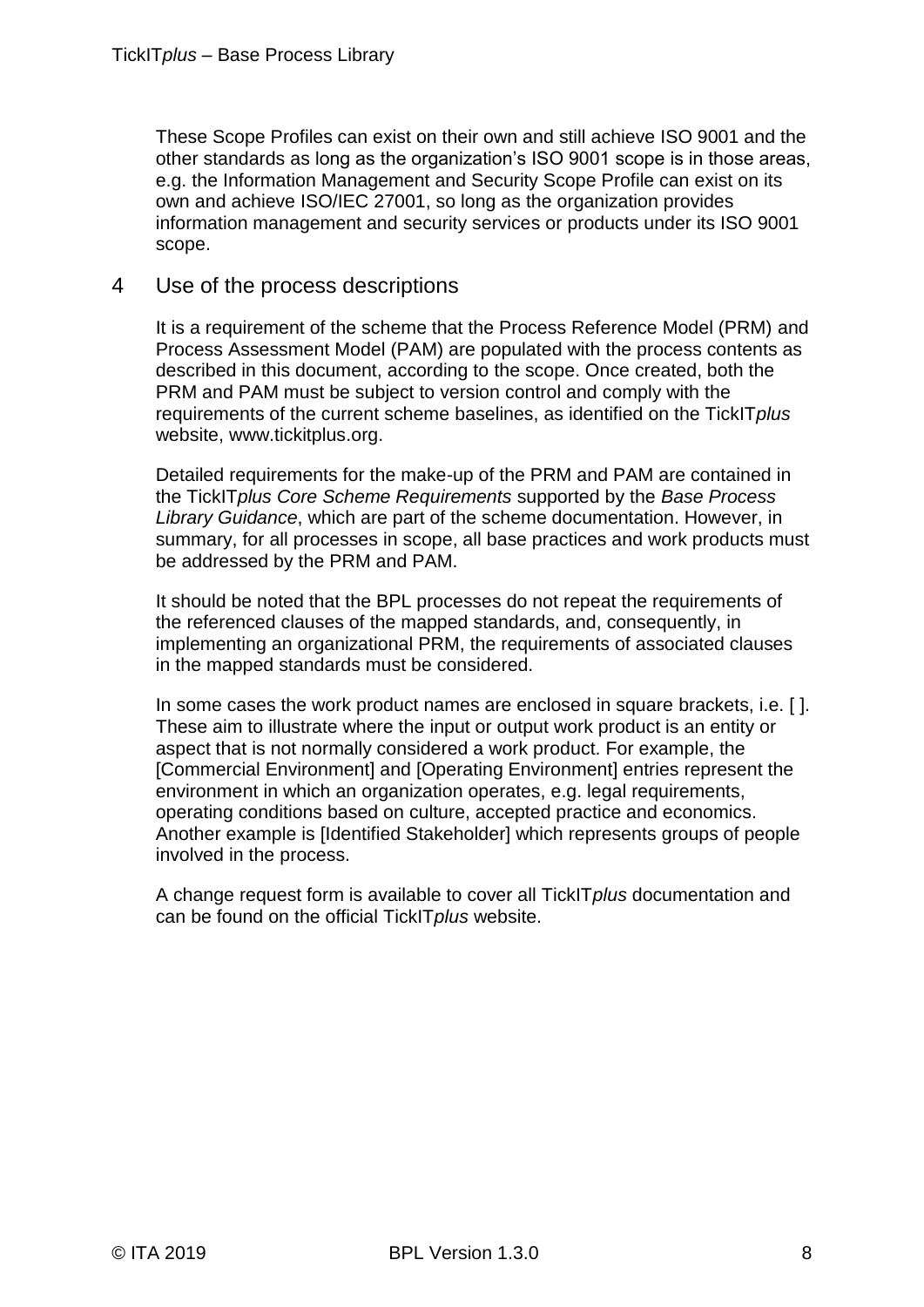|                                                | Type                    | Group      | No             | Information Management and Security | Service Management | Systems and S/W Development and Support | Project and Programme Management | Corporate Strategy Planning and Management | Legal and Compliance | Product Validation, Quality and Measurement | IT Systems Engineering and Infrastructure |
|------------------------------------------------|-------------------------|------------|----------------|-------------------------------------|--------------------|-----------------------------------------|----------------------------------|--------------------------------------------|----------------------|---------------------------------------------|-------------------------------------------|
| Human Resource Management                      | Α                       | ORG        | 1              | $\checkmark$                        | $\checkmark$       | ✓                                       | ✓                                | ✓                                          | $\checkmark$         | $\checkmark$                                | $\checkmark$                              |
| Management Framework                           | Α                       | <b>ORG</b> | $\mathbf{2}$   | $\checkmark$                        | $\checkmark$       | ✓                                       | ✓                                | ✓                                          | ✓                    | $\checkmark$                                | $\checkmark$                              |
| Corporate Management and Legal                 | Α                       | ORG        | 3              | ✓                                   | ✓                  | ✓                                       | ✓                                | ✓                                          | ✓                    | ✓                                           | ✓                                         |
| Infrastructure and Work Environment Management | Α                       | ORG        | 4              | ✓                                   | ✓                  | ✓                                       | ✓                                | ✓                                          | ✓                    | ✓                                           | ✓                                         |
| Improvement                                    | Α                       | ORG        | 5              | ✓                                   | ✓                  | ✓                                       | ✓                                | ✓                                          | ✓                    | ✓                                           | ✓                                         |
| <b>Measurement and Analysis</b>                | Α                       | ORG        | 6              | ✓                                   | ✓                  | ✓                                       | ✓                                | ✓                                          | ✓                    | ✓                                           | ✓                                         |
| <b>Customer Focus</b>                          | A                       | ORG        | $\overline{7}$ | ✓                                   | ✓                  | ✓                                       | ✓                                | ✓                                          | ✓                    | ✓                                           | ✓                                         |
| <b>Risk Management</b>                         | A                       | ORG        | 8              | ✓                                   | $\checkmark$       | ✓                                       | ✓                                | ✓                                          | $\checkmark$         | $\checkmark$                                | $\checkmark$                              |
| Programme Management                           | B/C                     | ORG        | 9              |                                     |                    |                                         | ✓                                | ✓                                          |                      |                                             |                                           |
| Lifecycle Model Management                     | B/C                     | <b>ORG</b> | 10             |                                     |                    | ✓                                       | ✓                                |                                            |                      |                                             |                                           |
| Resource Management                            | B/C                     | ORG        | 11             |                                     | ✓                  |                                         | ✓                                | ✓                                          |                      |                                             | ✓                                         |
| Security Management                            | B/C                     | ORG        | 12             | ✓                                   | ✓                  |                                         |                                  | ✓                                          | ✓                    |                                             |                                           |
| <b>Project Management</b>                      | $\mathsf{B}/\mathsf{C}$ | <b>PRJ</b> | 1              |                                     |                    | ✓                                       | ✓                                |                                            |                      |                                             |                                           |
| <b>Decision Management</b>                     | B/C                     | <b>PRJ</b> | 2              |                                     |                    |                                         | ✓                                | ✓                                          | $\checkmark$         |                                             |                                           |
| Configuration and Change Management            | B/C                     | <b>PRJ</b> | 3              | ✓                                   | ✓                  | ✓                                       | ✓                                |                                            |                      |                                             | ✓                                         |
| <b>Information Management</b>                  | B/C                     | <b>PRJ</b> | 4              | ✓                                   | ✓                  |                                         |                                  | ✓                                          | ✓                    |                                             |                                           |
| Problem and Incident Management                | B/C                     | <b>PRJ</b> | 5              | ✓                                   | ✓                  | ✓                                       |                                  |                                            |                      | ✓                                           | ✓                                         |
| <b>IT Finance Management</b>                   | B/C                     | <b>PRJ</b> | 6              |                                     | ✓                  |                                         | ✓                                | ✓                                          | $\checkmark$         |                                             |                                           |
| Management Reporting                           | B/C                     | PRJ        | 7              |                                     | ✓                  |                                         |                                  |                                            | ✓                    |                                             |                                           |
| Data Management                                | Α                       | <b>TEC</b> | 1              | ✓                                   | ✓                  | ✓                                       | ✓                                | ✓                                          | $\checkmark$         | $\checkmark$                                | ✓                                         |
| Capacity Management                            | B/C                     | <b>TEC</b> | $\overline{c}$ |                                     | $\checkmark$       |                                         |                                  | ✓                                          |                      |                                             | ✓                                         |
| Integration Management                         | B/C                     | <b>TEC</b> | 3              |                                     |                    | ✓                                       |                                  |                                            |                      |                                             |                                           |
| Verification                                   | B/C                     | <b>TEC</b> | 4              |                                     |                    | ✓                                       |                                  |                                            |                      | $\checkmark$                                |                                           |
| Validation                                     | B/C                     | <b>TEC</b> | 5              |                                     |                    | ✓                                       | ✓                                |                                            |                      | ✓                                           |                                           |
| Transition and Release Management              | B/C                     | <b>TEC</b> | 6              |                                     | ✓                  | ✓                                       | ✓                                |                                            |                      |                                             |                                           |
| <b>Operations Management</b>                   | B/C                     | <b>TEC</b> | 7              | $\checkmark$                        | $\checkmark$       |                                         |                                  | ✓                                          |                      |                                             | ✓                                         |
| Maintenance Management                         | B/C                     | <b>TEC</b> | 8              |                                     |                    |                                         |                                  |                                            |                      |                                             | ✓                                         |
| Disposal                                       | B/C                     | <b>TEC</b> | 9              | ✓                                   | ✓                  |                                         |                                  |                                            | $\checkmark$         |                                             | ✓                                         |
| Stakeholder Requirements Definition            | B/C                     | <b>TEC</b> | 10             | ✓                                   | $\checkmark$       | $\checkmark$                            | ✓                                |                                            |                      | ✓                                           |                                           |
| <b>Requirements Analysis</b>                   | B/C                     | <b>TEC</b> | 11             |                                     |                    | ✓                                       |                                  |                                            |                      |                                             |                                           |
| Service Level Management                       | B/C                     | <b>TEC</b> | 12             |                                     | $\checkmark$       |                                         |                                  |                                            |                      |                                             | ✓                                         |
| Architectural Design                           | B/C                     | <b>TEC</b> | 13             |                                     |                    | ✓                                       |                                  |                                            |                      |                                             |                                           |

#### **Table 1: Scope Profile to process mapping**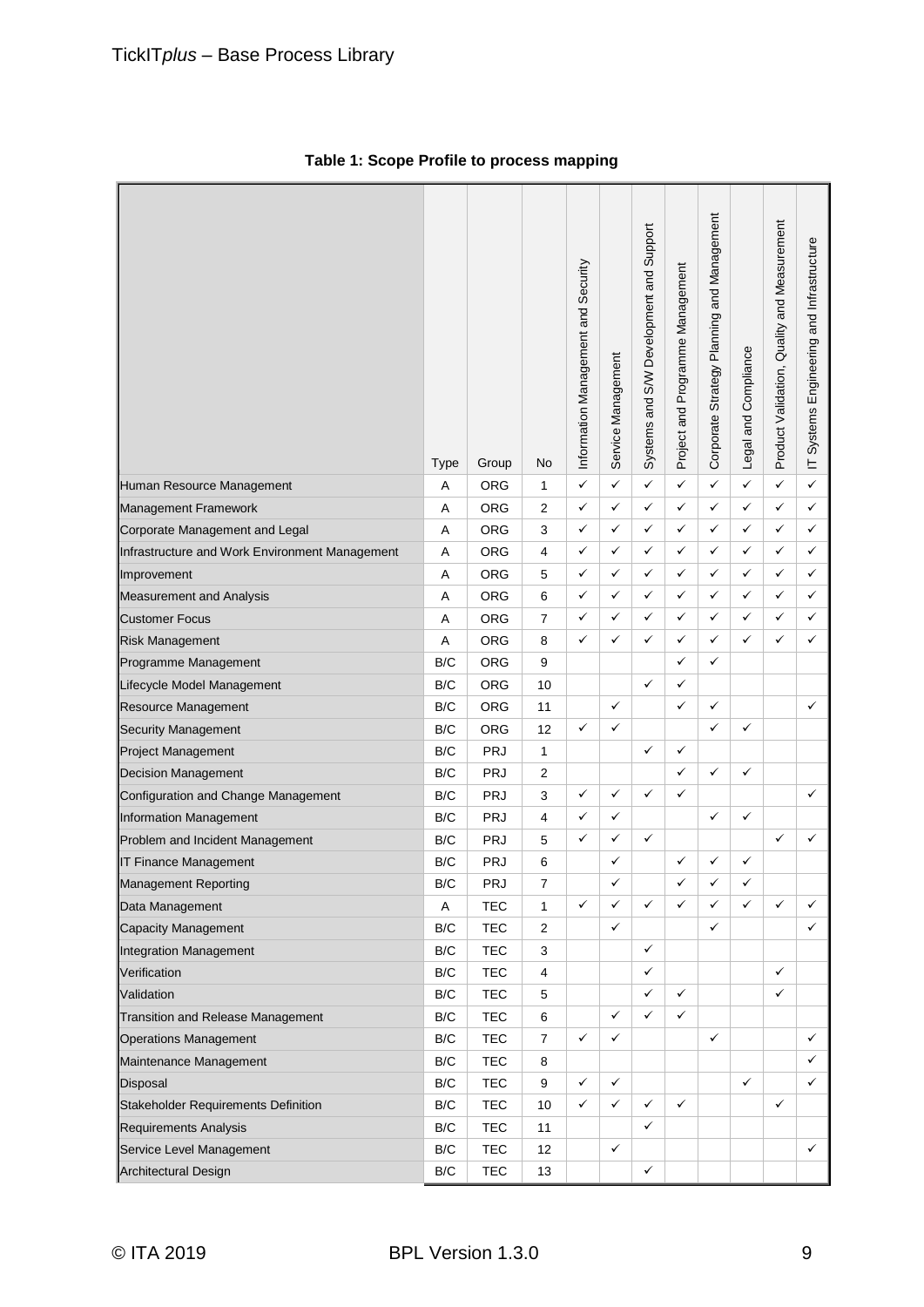|                                                     | Type                    | Group      | <b>No</b>    | Security<br>Information Management and | Service Management | and S/W Development and Support<br>Systems | Programme Management<br>Project and | Strategy Planning and Management<br>Corporate | Legal and Compliance | Quality and Measurement<br>Product Validation, | Systems Engineering and Infrastructure<br>E |
|-----------------------------------------------------|-------------------------|------------|--------------|----------------------------------------|--------------------|--------------------------------------------|-------------------------------------|-----------------------------------------------|----------------------|------------------------------------------------|---------------------------------------------|
| Development Implementation                          | B/C                     | <b>TEC</b> | 14           |                                        |                    | $\checkmark$                               |                                     |                                               |                      |                                                |                                             |
| Continuity, Availability and Contingency Management | $\mathsf{B}/\mathsf{C}$ | <b>TEC</b> | 15           | $\checkmark$                           | ✓                  |                                            |                                     | $\checkmark$                                  |                      |                                                | ✓                                           |
| Domain Engineering                                  | C                       | <b>ITS</b> | 1            |                                        |                    |                                            |                                     |                                               |                      |                                                |                                             |
| <b>Asset Management</b>                             | $\mathsf{B}/\mathsf{C}$ | <b>ITS</b> | 2            | $\checkmark$                           | ✓                  |                                            |                                     | $\checkmark$                                  |                      |                                                | ✓                                           |
| Acquisition and Contract Management                 | B/C                     | AGR        | $\mathbf{1}$ | $\checkmark$                           | ✓                  |                                            | $\checkmark$                        | $\checkmark$                                  | $\checkmark$         |                                                | $\checkmark$                                |
| Supply Management and Business Relationships        | B/C                     | <b>AGR</b> | 2            | $\checkmark$                           | $\checkmark$       |                                            | ✓                                   |                                               | $\checkmark$         |                                                |                                             |
| Quantitative Performance Management                 | M                       | <b>MAT</b> | $\mathbf{1}$ | $\checkmark$                           | ✓                  | $\checkmark$                               | ✓                                   | ✓                                             | ✓                    | $\checkmark$                                   | ✓                                           |
| Quantitative Process Improvement                    | M                       | <b>MAT</b> | 2            | $\checkmark$                           | ✓                  | ✓                                          | ✓                                   | ✓                                             | ✓                    | ✓                                              | ✓                                           |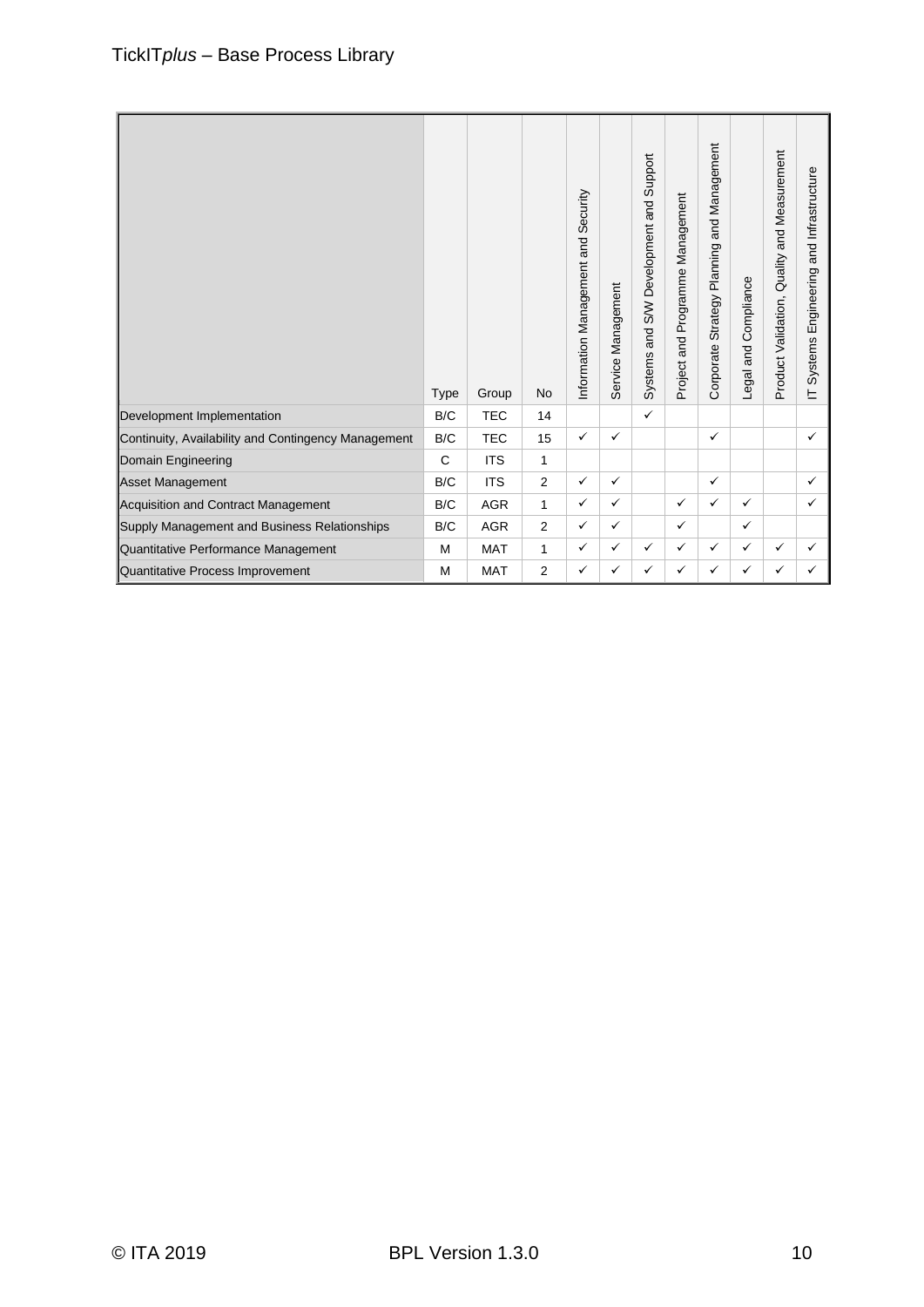#### <span id="page-10-0"></span>5 BPL applicability

The table below shows the applicability and impact of the latest version of the BPL. Major changes to Scope Profiles are represented by an 'M' and minor changes by an 'm'.

| <b>BPLB</b><br>Designation | nformation Management and Security | Service Management | Systems and S/W Development and Support | Project and Programme Management | Corporate Strategy Planning and Management | Legal and Compliance | Product Validation, Quality and Measurement | Systems Engineering and Infrastructure<br>Н | Comments                                                                                                                                                                                                                                                                                                                                                                                                                                                                                                                                                                                                                                                                                                                                                                                     |
|----------------------------|------------------------------------|--------------------|-----------------------------------------|----------------------------------|--------------------------------------------|----------------------|---------------------------------------------|---------------------------------------------|----------------------------------------------------------------------------------------------------------------------------------------------------------------------------------------------------------------------------------------------------------------------------------------------------------------------------------------------------------------------------------------------------------------------------------------------------------------------------------------------------------------------------------------------------------------------------------------------------------------------------------------------------------------------------------------------------------------------------------------------------------------------------------------------|
| 1.1.1                      |                                    |                    | м                                       |                                  |                                            |                      | M                                           |                                             | This is the first release and impacts the two initial Scope<br>Profiles.                                                                                                                                                                                                                                                                                                                                                                                                                                                                                                                                                                                                                                                                                                                     |
| 1.1.2                      |                                    | М                  | М                                       | M                                | М                                          | М                    | m                                           |                                             | This release introduces new Scope Profiles, processes<br>and some amendments to existing processes which<br>therefore affect existing users of the BPL.                                                                                                                                                                                                                                                                                                                                                                                                                                                                                                                                                                                                                                      |
| 1.1.3                      | М                                  | m                  | м                                       | M                                | m                                          | m                    | m                                           | М                                           | This release introduces the remaining processes along<br>with a few minor changes to existing processes.                                                                                                                                                                                                                                                                                                                                                                                                                                                                                                                                                                                                                                                                                     |
| 1.2.0                      | M                                  | M                  | M                                       | M                                | M                                          | М                    | M                                           | M                                           | This version introduces mapping and changes to<br>support ISO 9001:2015 <sup>1</sup> along with mapping and<br>additional outcomes to support PAS 754. ISO<br>9001:2008 and ISO/IEC 27001:2005 mappings have<br>been removed <sup>2</sup> .                                                                                                                                                                                                                                                                                                                                                                                                                                                                                                                                                  |
| 1.2.1                      | m                                  | m                  | m                                       | M                                | m                                          | m                    | m                                           | m                                           | This version introduces ISO 26262:2011 which is<br>optional under the Systems and Software Development<br>and Support Scope Profile. There are a few minor word<br>changes to existing practices affecting TEC.1, TEC.3,<br>TEC.11 & TEC.13 (highlighted). The minor change to<br>TEC.1 Data Management being a Type-A process<br>affects all Scope Profiles.<br>Note that the ISO 2626 standard is split into a number of<br>parts. The clause reference has therefore been created<br>as <part>-<clause>, e.g. ORG.1.BP.2 2-5.4.2.6 refers to<br/>clause 5.4.2.6 in part 2. Also not that a number of new<br/>Outcomes have been added to address specific ISO<br/>26262 requirements, these are only applicable if ISO<br/>26262 is selected as a certification standard.</clause></part> |

|  |  |  |  | Table 2: BPL applicability and user impact |  |  |  |
|--|--|--|--|--------------------------------------------|--|--|--|
|--|--|--|--|--------------------------------------------|--|--|--|

1

<sup>1</sup> As a consequence of introducing ISO 9001:2015 there have been a number of changes to the ISO/IEC 27001:2013 mappings to provide better alignment.

<sup>2</sup> As this is a major change resulting from the up-issue of ISO 9001, the transition requirements to this version are the same as the transition for ISO 9001:2015. Note, that during the transition period, version 1.1.3 of the BPL remains valid, but the references to ISO/IEC 27001:2005 are now obsolete.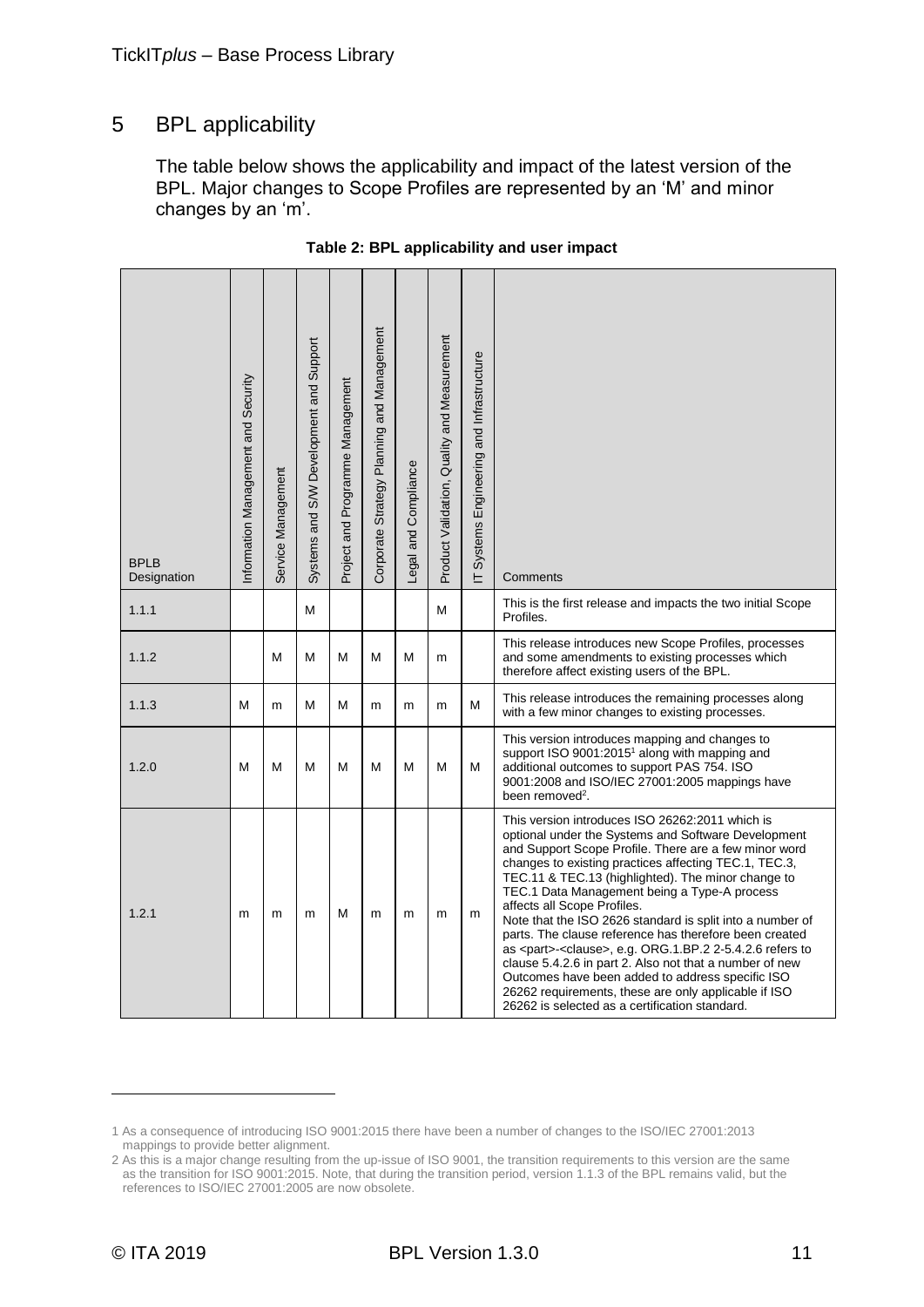| 1.3.0 | M |  |  |  |  | M | This version maps ISO/IEC 20000-1:2018 into the Base<br>Process Library. As this new version of the standard<br>brings ISO/IEC 20000-1 complaint with Annex SL, the<br>majority of the mapping relates to adjusting the clauses<br>although there have been some changes to wording of<br>TEC.12 Service Level Management to make the<br>handling of Service Requests more explicit. |
|-------|---|--|--|--|--|---|--------------------------------------------------------------------------------------------------------------------------------------------------------------------------------------------------------------------------------------------------------------------------------------------------------------------------------------------------------------------------------------|
|-------|---|--|--|--|--|---|--------------------------------------------------------------------------------------------------------------------------------------------------------------------------------------------------------------------------------------------------------------------------------------------------------------------------------------------------------------------------------------|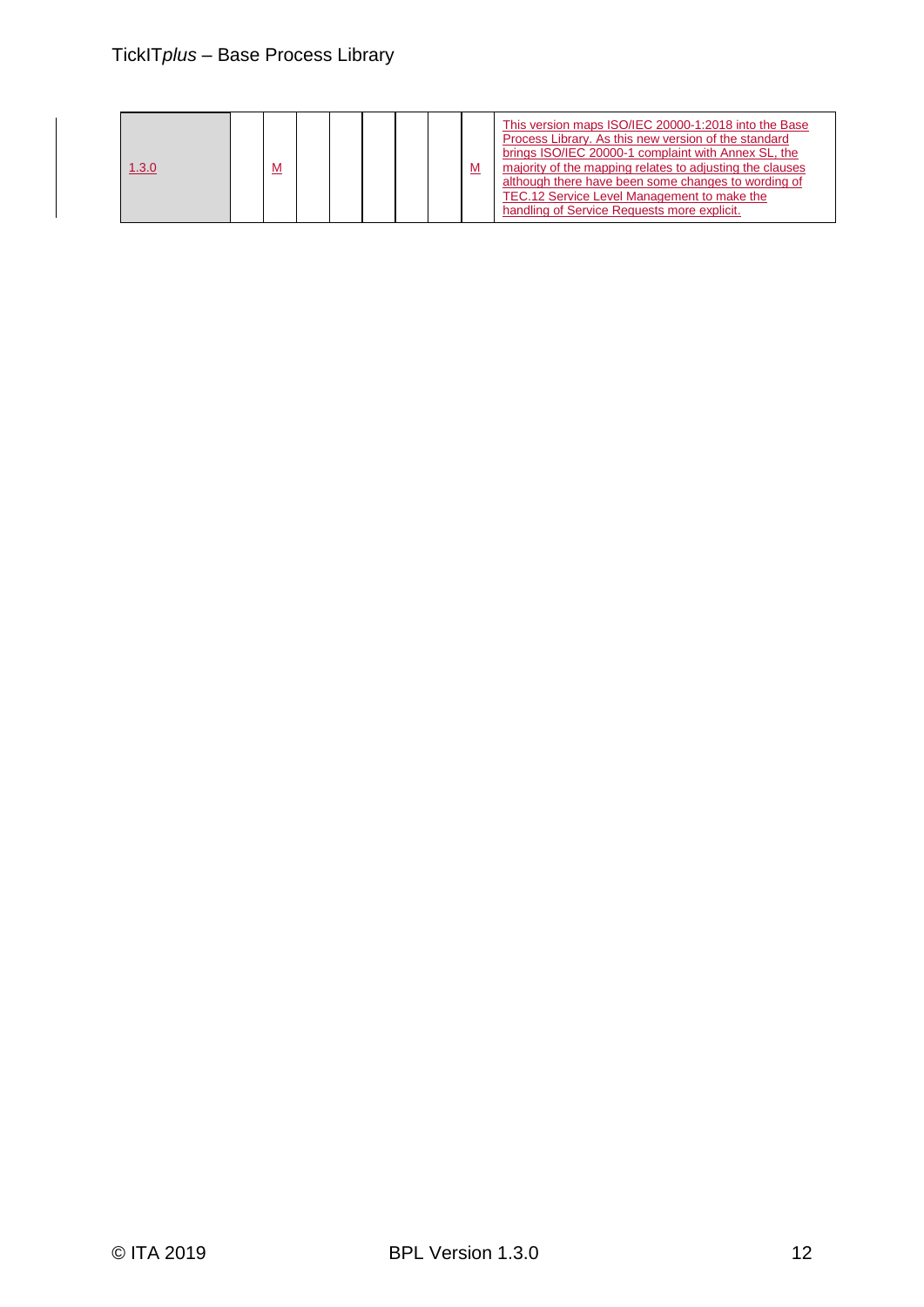# TickITplus Processes

### PRJ.5 Problem and Incident Management

<span id="page-12-0"></span>

| Process ID                                                                              | PRJ.5                                                                                                                                                                                                                              | Process Name | Problem and Incident Management                                                                                                                                                                                                                                                                                                                                                                                                                                                                                                                                                                                                                                                                                                                                                                                                                                                                                                         |                                                                                               | Category                                                                                                                                                                                                                  | <b>Project Processes</b> |                                                                     |                                            |                                                                               | Type          |                                                                                                                                                                                                      | B/C                                                                                                                                            |
|-----------------------------------------------------------------------------------------|------------------------------------------------------------------------------------------------------------------------------------------------------------------------------------------------------------------------------------|--------------|-----------------------------------------------------------------------------------------------------------------------------------------------------------------------------------------------------------------------------------------------------------------------------------------------------------------------------------------------------------------------------------------------------------------------------------------------------------------------------------------------------------------------------------------------------------------------------------------------------------------------------------------------------------------------------------------------------------------------------------------------------------------------------------------------------------------------------------------------------------------------------------------------------------------------------------------|-----------------------------------------------------------------------------------------------|---------------------------------------------------------------------------------------------------------------------------------------------------------------------------------------------------------------------------|--------------------------|---------------------------------------------------------------------|--------------------------------------------|-------------------------------------------------------------------------------|---------------|------------------------------------------------------------------------------------------------------------------------------------------------------------------------------------------------------|------------------------------------------------------------------------------------------------------------------------------------------------|
| Process Purpose                                                                         |                                                                                                                                                                                                                                    |              | To manage incidents and to identify their root causes in order to prevent recurrence.                                                                                                                                                                                                                                                                                                                                                                                                                                                                                                                                                                                                                                                                                                                                                                                                                                                   |                                                                                               |                                                                                                                                                                                                                           |                          |                                                                     |                                            |                                                                               |               | Version                                                                                                                                                                                              | v4r1                                                                                                                                           |
| Process Outcome                                                                         | <b>Process Base Practices</b>                                                                                                                                                                                                      |              |                                                                                                                                                                                                                                                                                                                                                                                                                                                                                                                                                                                                                                                                                                                                                                                                                                                                                                                                         | Input Work Products                                                                           | Output Work Products                                                                                                                                                                                                      |                          | <b>ISO</b><br>9001:15                                               | <b>ISO</b><br>20000:11                     | <b>ISO</b><br>27001:1<br>320000:1<br>8                                        | PAS<br>754:14 | <b>ISO</b><br>26262:1<br>427001:1<br>$\overline{3}$                                                                                                                                                  | <b>ISO</b><br>26262:<br>11                                                                                                                     |
| <b>OU.1</b><br>Incidents and problems are<br>addressed, and problems do<br>not reoccur. | <b>Management Policies and Procedures</b><br>established, approved and communicated.<br>service requests incidents and problems.<br>resolution of incidents and problems.<br>framework.<br>resolution.<br>requests.<br>maintained. |              | BP.1 Define Problem and, Incident and service request<br>Problem, Incident and incident managementservice request<br>Management policies to support the needs of the business are<br>Policies are communicated to ensure that all staff understand how their<br>roles and responsibilities contribute to the successful management of<br>Procedures are defined, approved and made available for use to<br>implement the problem-and, incident and service management policies.<br>Procedures comprise recording, monitoring, reporting, escalation and<br>The policies and procedures are maintained under the management<br>BP.2 Record and Manage Incidents and Service Requests<br>Incidents and service requests are recorded, prioritized and managed to Service Request reports<br>Stakeholders are informed of the status of the incident and service<br>Records of the incident and service requests, and the action taken are | <b>Business Plan</b><br>Management Framework<br><b>Incident Reports</b>                       | Service Requests, Problem and<br><b>Incident Policies</b><br>Service requests, Problem and<br><b>Incident Procedures</b><br><b>Incident Records</b><br><b>Service Request records</b><br><b>Stakeholder Notifications</b> |                          | 4.4.1c<br>4.4.2<br>7.5<br>8.5.5<br>8.7<br>10.1 <sub>b</sub><br>10.2 | 4.3.1<br>8.1<br>8.2<br>4.3.3<br>6.2<br>8.1 | 4.4<br>7.5<br>A5.1<br>A <sub>16.18.6</sub><br>108.6.1<br>A16.18.6.<br>8.7.3.3 | PR.07         | $2 - 5.42.4$<br>7.4.2.35<br>7.4.2.4A<br><u>5.1</u><br>A <sub>16.1</sub><br>$2 - 5.4.2.3$ 2-<br>$2 - 5.4.2.4$<br>$2 - 7.4.2.3 \overline{5.4.2.4}$<br>$2 - 7.4.2.4$<br>4-<br>11.4.2.3<br>10.1<br>A16.1 | $\frac{22}{5.4.2.4}$<br>$\overline{7.4.2.3}$<br>$\frac{2}{7.4.2.4}$<br>5.4.2.3<br>$2-$<br>7.4.2.3<br>$\frac{2}{7.4.2.4}$<br>$\frac{4}{11.4.2}$ |
|                                                                                         | <b>BP.3 Avoid and Resolve Problems</b><br>monitoring, to avoid potential incidents and problems.<br>analysed and managed to prevent reoccurrence.<br>Stakeholders are informed of the status of the problem.                       |              | Improvement actions are produced from trends and performance<br>Repeating incidents, anomalies and stakeholder feedback are<br>considered for underlying problems. Problems are identified, recorded,<br>Records of the problems and the action taken are maintained.                                                                                                                                                                                                                                                                                                                                                                                                                                                                                                                                                                                                                                                                   | Anomalies<br><b>Incident Reports</b><br>Measurement and Analysis Data<br>Stakeholder Feedback | Problem Reports                                                                                                                                                                                                           |                          | 10                                                                  | 4.3.3<br>6.2<br>7.1<br>8.2                 | 10<br>A16.18.6.                                                               | PR.07         | $2 - 5.4.2.4$<br>2-<br>$7.4.2.4$ 10 $\frac{2.1}{7.4.2.4}$<br>A16.1                                                                                                                                   | $\frac{2-}{5.4.2.4}$                                                                                                                           |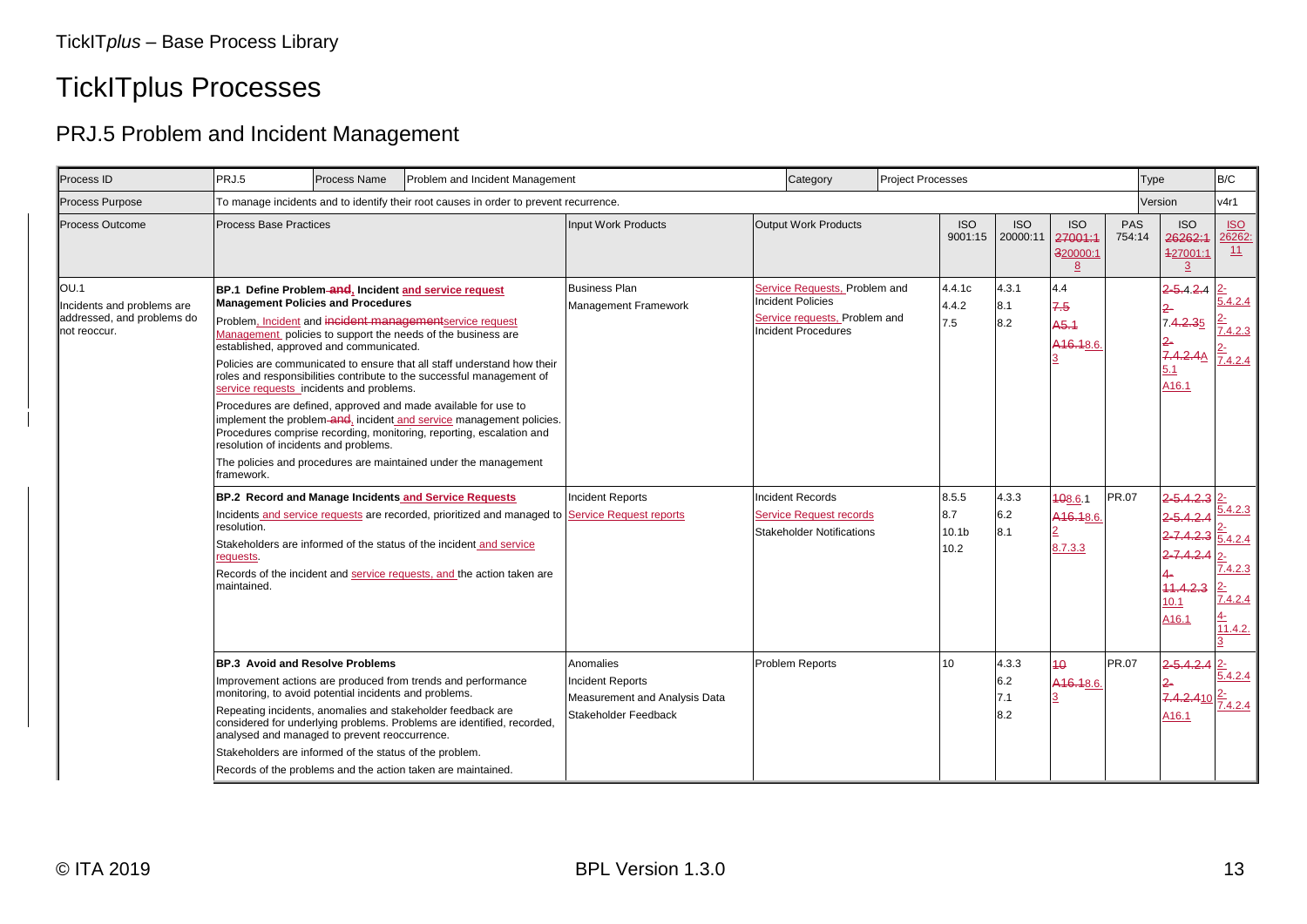### TickIT*plus* – Base Process Library

| BP.4 Escalate Service Requests, Incidents and Problems<br>Service requests, Incidents and problems not resolved are escalated to Problem Reports<br>aid the resolution of the incident or problem, and records are<br>maintained. | Incident Records<br><b>Service Request records</b> | Incident Records<br><b>Problem Reports</b><br><b>Service Request records</b> | 5.1.1a<br>5.1.1q<br>5.1.1h<br>9.3.2c | 4.3.3<br>8.2 | 5.1e<br>9.3 <sub>6</sub><br>40.4<br>A <sub>16.1</sub> | PR.07 | 5.4.2.41e 5.4.2.4<br>6.4.3.89.<br>10.1<br>A16. | 6.4.3.8 |
|-----------------------------------------------------------------------------------------------------------------------------------------------------------------------------------------------------------------------------------|----------------------------------------------------|------------------------------------------------------------------------------|--------------------------------------|--------------|-------------------------------------------------------|-------|------------------------------------------------|---------|
|-----------------------------------------------------------------------------------------------------------------------------------------------------------------------------------------------------------------------------------|----------------------------------------------------|------------------------------------------------------------------------------|--------------------------------------|--------------|-------------------------------------------------------|-------|------------------------------------------------|---------|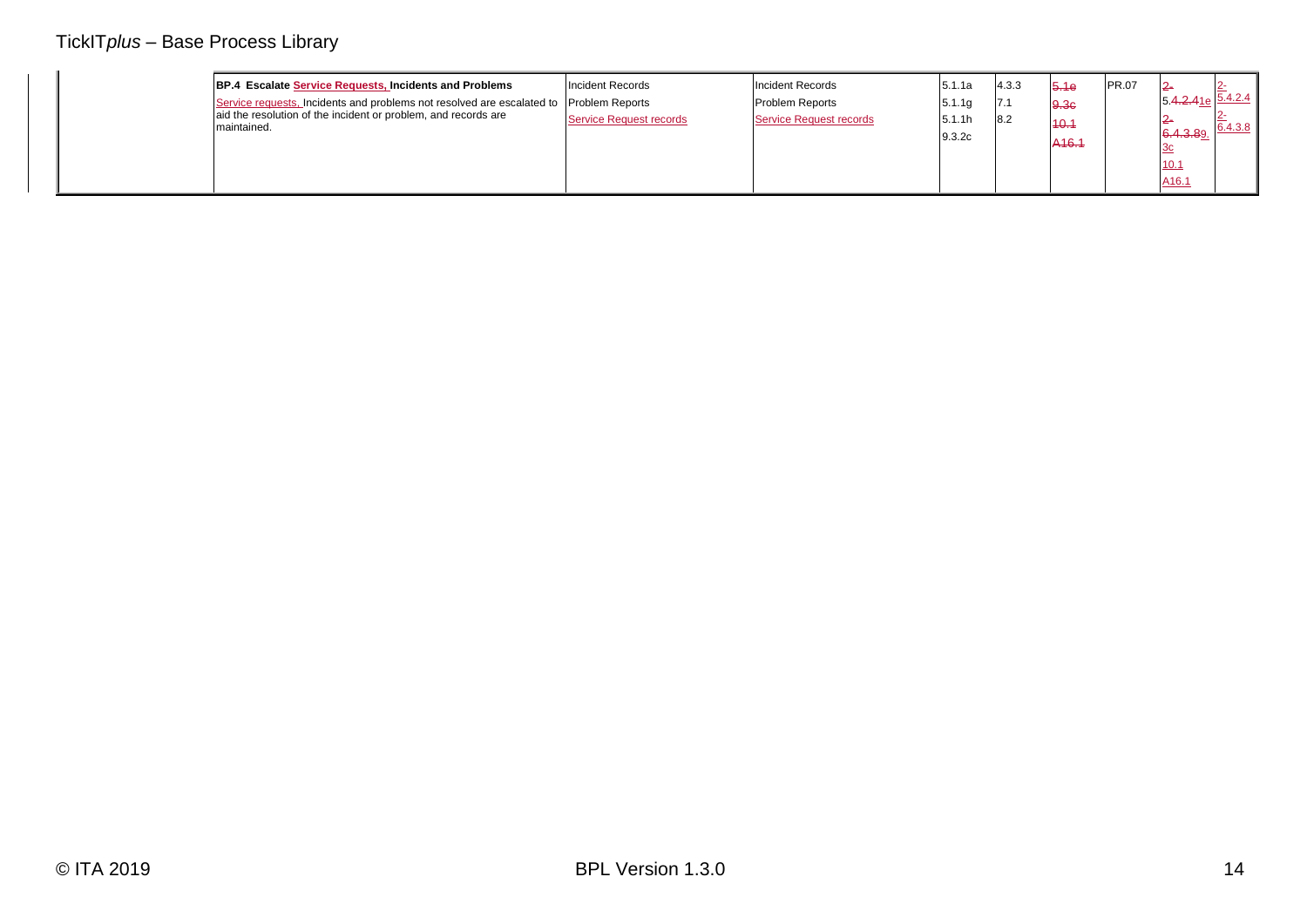### TEC.12 Service Level Management

| Process ID                                                                                                    | <b>TEC.12</b>                                                                                                                                                                                                          | Process Name                                | Service Level Management                                                                                                                                                                                                                                                                                                                                                                                                                                                                                 |                                                                                                                                                                                                                                               |            | Category                                                                                                                                                                     | <b>Technical Processes</b> |                                                      |                                                                                                                                   |                                                                                                     | Type                 |                                                     | B/C                       |  |
|---------------------------------------------------------------------------------------------------------------|------------------------------------------------------------------------------------------------------------------------------------------------------------------------------------------------------------------------|---------------------------------------------|----------------------------------------------------------------------------------------------------------------------------------------------------------------------------------------------------------------------------------------------------------------------------------------------------------------------------------------------------------------------------------------------------------------------------------------------------------------------------------------------------------|-----------------------------------------------------------------------------------------------------------------------------------------------------------------------------------------------------------------------------------------------|------------|------------------------------------------------------------------------------------------------------------------------------------------------------------------------------|----------------------------|------------------------------------------------------|-----------------------------------------------------------------------------------------------------------------------------------|-----------------------------------------------------------------------------------------------------|----------------------|-----------------------------------------------------|---------------------------|--|
| Process Purpose                                                                                               |                                                                                                                                                                                                                        | To manage the performance of services.      |                                                                                                                                                                                                                                                                                                                                                                                                                                                                                                          |                                                                                                                                                                                                                                               |            |                                                                                                                                                                              |                            |                                                      |                                                                                                                                   |                                                                                                     | Version              |                                                     | v4r0                      |  |
| Process Outcome                                                                                               | <b>Process Base Practices</b>                                                                                                                                                                                          |                                             |                                                                                                                                                                                                                                                                                                                                                                                                                                                                                                          | <b>Input Work Products</b>                                                                                                                                                                                                                    |            | Output Work Products                                                                                                                                                         |                            | <b>ISO</b><br>9001:15                                | <b>ISO</b><br>20000:11                                                                                                            | <b>ISO</b><br>27001:1<br>320000:1<br>8                                                              | <b>PAS</b><br>754:14 | <b>ISO</b><br>26262:1<br>427001:1<br>$\overline{3}$ | <b>ISO</b><br>26262<br>11 |  |
| OU.1<br>Agreed service levels are<br>achieved and the customer is<br>satisfied with the services<br>provided. | planned, agreed, managed, delivered and reported.<br>service definition, monitoring and reporting.<br>framework.                                                                                                       |                                             | BP.1 Establish Service Level Management Policy and Procedures<br>A policy for governing service level management activities is<br>established, approved and communicated to ensure that services are<br>The procedures are defined, approved and made available for use, to<br>implement the policy and customer requirements. Procedures include<br>The policy and procedures are maintained under the management                                                                                       | <b>Business Plan</b><br>Management Framework                                                                                                                                                                                                  | Procedures | Service Level Management Policy<br>Service Level Management                                                                                                                  |                            | 4.4.1c<br>4.4.2<br>7.5<br>8.5.5                      | 4.1.2<br>4.3.1<br>4.3.2                                                                                                           | 4.4                                                                                                 |                      |                                                     |                           |  |
|                                                                                                               | <b>BP.2 Plan Service Management</b><br>approved by management.<br>changes to stakeholders.<br>framework.                                                                                                               | objectives and fulfil service requirements. | A service management plan is prepared to adhere to the policy, achieve<br>The service management plan is reviewed by stakeholders and<br>Changes to the service management plan are undertaken in<br>accordance with a defined process which includes communication of the<br>The service management plan is maintained under the management                                                                                                                                                             | Service Level Management<br>Procedures<br><b>Stakeholder Requirements</b>                                                                                                                                                                     |            | Service Management Plan                                                                                                                                                      |                            | 8.1<br>8.2.2<br>8.2.4<br>8.5.6                       | 4.1.1b<br>4.3.1 <sub>b</sub><br>4.5.1<br>4.5.2                                                                                    | 5.1 <sub>b</sub><br>6.3<br>7.3<br>7.4<br>7.5.4c<br>8.5.2.1                                          |                      |                                                     |                           |  |
|                                                                                                               | <b>BP.3 Implement, Agree and Deliver Services</b><br>into operations.<br>service agreements.<br>plan and customer service agreements.<br><b>BP.4 Report Service Performance</b><br>and customer satisfaction measures. |                                             | New or changed services are designed, implemented and transferred<br>Service levels are defined, reviewed and agreed with the customer in<br>The customer service agreements are maintained under change control.<br>The service is delivered in accordance with the service management<br>Service level reports are prepared at planned intervals. Reports are<br>provided to stakeholders including management and customers.<br>Reports include performance data, analysis of major incidents, trends | <b>Customer Requirements</b><br>Service Level Management<br>Procedures<br>Service Management Plan<br>Service Provision Historical Data<br><b>Customer Feedback</b><br>Incident Reports<br>Service Management Plan<br>Service Performance Data |            | Human Resource Requirements<br>Infrastructure Requirements<br>Service Cataloque<br>Service Level Agreements<br><b>Work Environment Requirements</b><br>Service Level Reports |                            | 8.2.3<br>8.5.1<br>8.2.1a<br>8.5.1d<br>9.1.1<br>9.1.3 | 1.2 <sub>1</sub><br>4.3.1 <sub>d</sub><br>4.3.1e<br>4.5.3<br>5.3g<br>5.3i<br>5.3j<br>6.1<br>9.3<br>4.5.4.3b<br>5.3k<br>6.1<br>6.2 | 7.5.4g<br>7.5.4h<br>8.2.1<br>8.2.4<br>8.3.3<br>8.5.2.2<br>8.5.2.3<br>8.5.3<br>7.4<br>8.3.2<br>8.3.3 |                      |                                                     |                           |  |